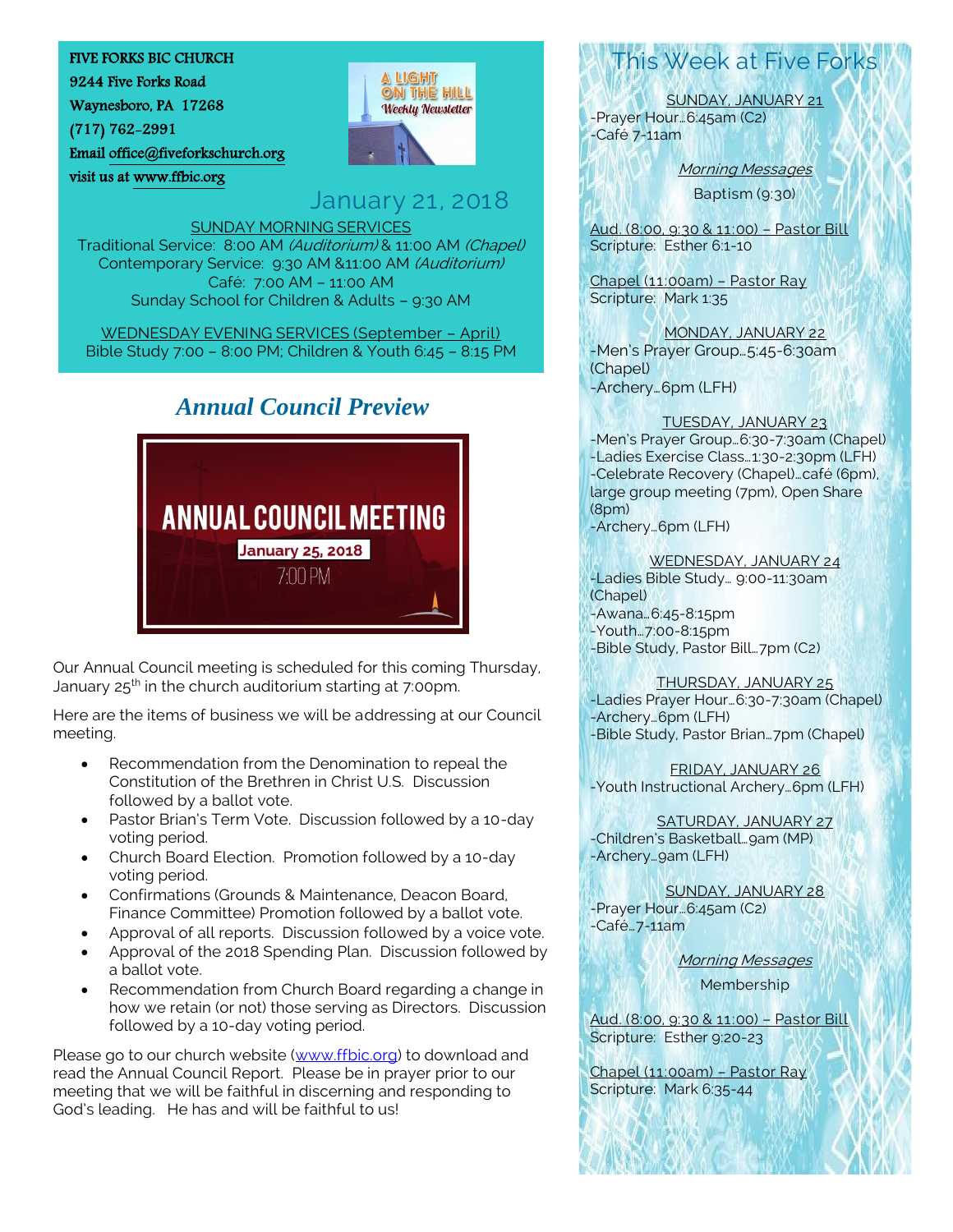# *"Jesus In The Land" Bible Study To Begin In February*



What happened when the Creator of the universe purposefully planted Himself into the reality of His creation?

More than two millennia before that moment in time, the Creator promised a man named Abraham that his descendants would become a unique nation, belonging solely to the Creator Himself.

He promised blessing through Abraham to all people. And He promised Abraham the land.

And then, more than two millennia before our present moment in time, the Creator stepped into His creation, coming to work and to teach in that Promised Land.

Why would He come? What was His mission? What did He do? What did He say? And how has it changed everything?

Beginning Wednesday and Thursday, February 7<sup>th</sup> and 8<sup>th</sup>, during the mid-week WOW Bible studies, we will travel with "Jesus in the Land." We'll examine His life, His times, and His ministry. And we'll find out what that means for us now.

– Pastor Brian





# Attendance

ATTENDANCE (January 14)

Sunday's Worship Total = 754 8:00 Auditorium = 169 9:30 Auditorium = 317 11:00 Auditorium = 203 11:00 Chapel = 45 Bible Connection = 11 Nursery (9:30 & 11:00) = 9

Total Sunday School = 297

Wed. Eve. (Jan. 17) = No **Services** 

## Food Pantry Item of the Month" for JANUARY:

Soup

Place donations in the orange tub in the lower lobby.

# **Operation** Christmas Child January:

Pencils, sharpeners, pens, markers, crayons, glue sticks, scissors

Place donations in the designated boxes in the lower and upper lobbies.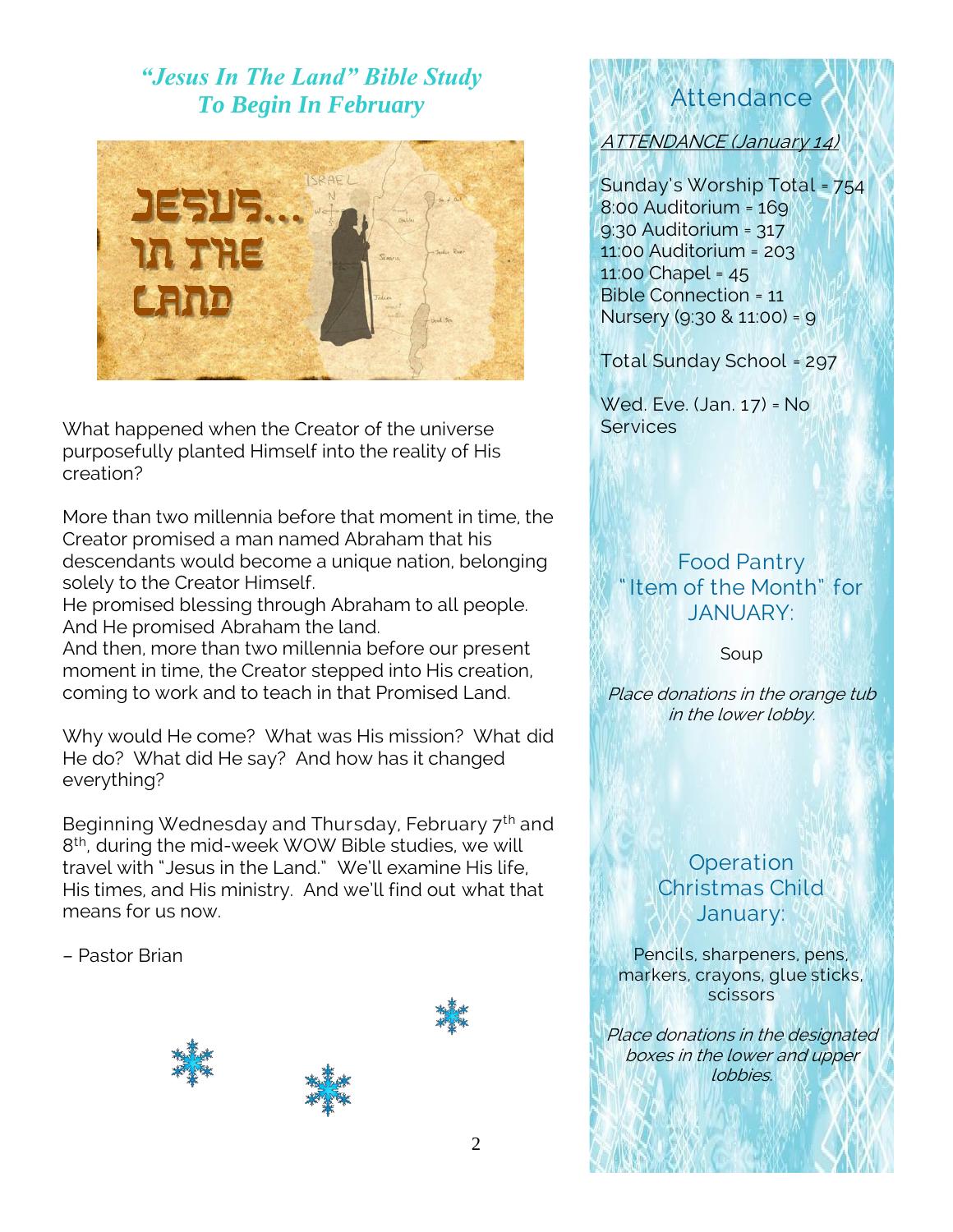# *At-Home Bible Study 2018 Spring Semester Begins Week of February 19th*



Work At Your Pace – You do the lessons at home at your convenience and at your pace. You receive one new lesson per week.

Choose how you receive the lessons – You may receive and return the lessons via email, through your church mailbox or we will mail them to your home and you return them to Julie Tiedemann's mailbox or to the church office when completed. After completing the series, you will be given a "Certificate of Completion".

Courses Available This Semester:

- II Corinthians (10 lessons) Paul writes another letter to the Christians in Corinth in which he defends the Christian faith and his ministry. It is a great book to help motivate all Believers to remain faithful to Jesus.
- Exodus, Part II (10 lessons) This series will begin where we left off in Exodus, Part I. Most of these lessons will deal with the significance of the Tabernacle in the life of the Children of Israel.
- Hebrews (14 lessons) This course will take you through the book of Hebrews and gives you a new appreciation of the superiority of Jesus. It also gives you some of the elements of living by faith.
- Genesis, Part I (12 lessons) These lessons will cover the first 24 chapters of Genesis. Genesis, Part II will be offered the next semester so that you can complete the whole book.
- Proverbs (12 lessons) This series of lessons will take you through all 31 chapters of Proverbs. It brings to light many principles for living a godly life.
- Acts (14 lessons) The book of Acts is one of the most interesting books in the New Testament. It tells the story of the beginning of Christianity and lays a foundation for understanding many of the New Testament books.
- Paul's Prison Epistles, Part II (Colossians & Philippians) (10 lessons) Ephesians, Colossians, Philippians, and Philemon were written by the Apostle Paul when he was under house arrest in Rome. They are often called Paul's Prison Epistles. Colossians speaks of the supremacy of Christ and the responsibilities of a Christian. Philippians teaches Christians to practice humility, joy, and steadfastness.
- Amos (10 lessons) The study of the writings of this Old Testament Prophet is both interesting and helpful. It helps us remember we must all answer to God. It also shows us the dangers of prosperity.

To sign up, please email [julie@ffbic.org](mailto:julie@ffbic.org) or contact the church office with your name, the lesson(s) you would like to complete, and how you would like to receive your lessons (if receiving by mail, please include your address) or fill out the registration that was placed in your mailbox this week.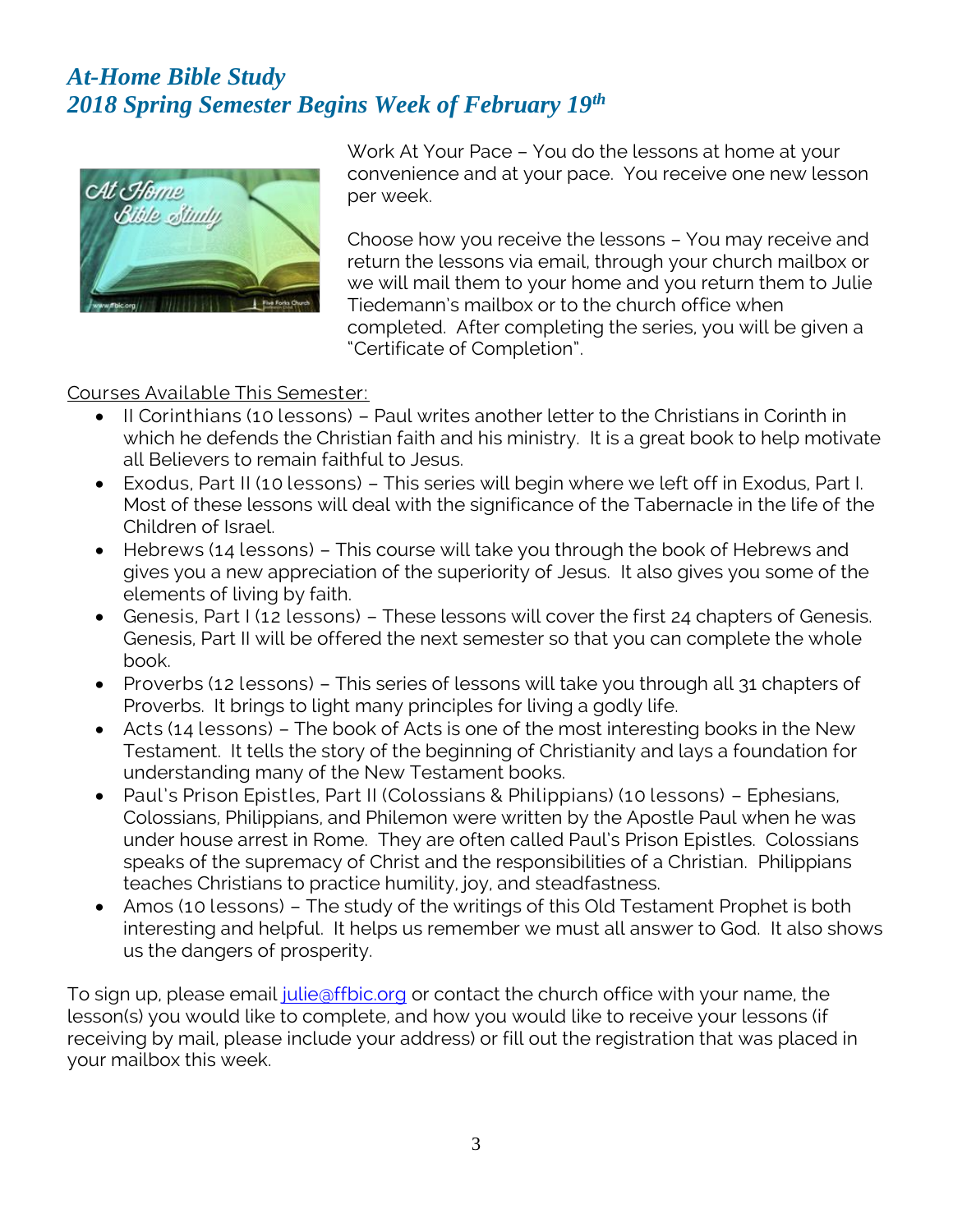

Dottie Harmon Jean Reichard Howie Schroyer Jane Stephey Joel Wenger



Sherri Flohr with the passing of her father, Albert Edwards on January 11, 2018.

We express our heartfelt sympathy to Cheryl Freeman with the passing of her father, Charles Clarke, Sr. on January 16, 2018.

*Please Join…*

The Bumbaugh Jamily as they reunite for an evening of music and praise.



February 18th… 6:00pm Air Hill Church, 7041 Cumberland Hwy, **Chambersburg** 

Doors open at 5:30pm

Questions, call 717-267-3373





## *Senior High Murder Mystery Dinner*



This past Sunday evening was a night to remember for about 50 of our senior high teens and youth leaders as we enjoyed a "murder mystery dinner." Each teen was given a celebrity character role, with full personality description and dress code and spent the entire evening in character, acting out the murder mystery event. Characters were given secret clue cards with instructions regarding how to behave and what to say to other guests throughout the event. The night was themed around a red-carpet setting called the "Teen Idol Awards".

The auditorium foyer was decked out with a red-carpet feel, complete with fancy appetizers & dinner. Entertainment in the auditorium included lip syncing vocalists and teen idol award presentations with speeches. And of course during dinner, one of our celebrities did not survive! It was up to the rest of the guests to snoop around, investigate, ask questions and try to figure out who did it and why.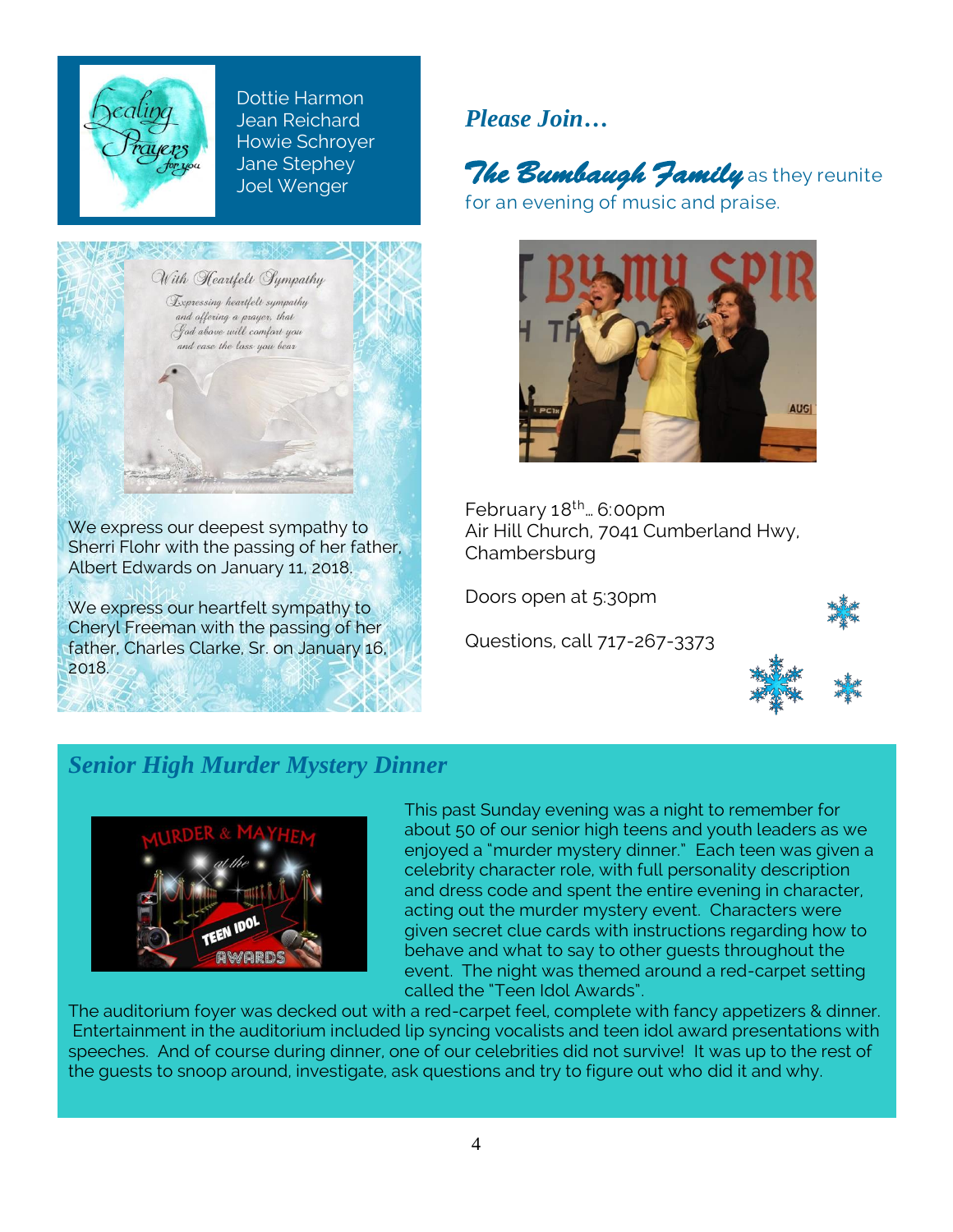

February 23rd… 8:30am – 3:30pm

Join other Christian Business Owners, CEOs and Leaders who want their faith to impact their work.

Cost: \$25 individual ticket

Live-Stream Event held at two BIC Church locations: Antrim BIC Church, 24 Kauffman Road East, Chambersburg (717-375-4658) AND New Guilford Church, 1575 Mont Alto Road, Chambersburg (717-352-2458):

Register/Schedule/Questions, visit [www.workasworshipretreat.org](http://www.workasworshipretreat.org/)

# *Protecting our children*



IT'S THAT TIME AGAIN!! . . . for all who work with children and youth to update your annual "Worker Agreement" form. When you first signed up to work with children or youth here at Five Forks Church, there was a process you went through in order to meet the requirements of our Child Abuse Prevention Policy.

This included filling out some forms and meeting face to face with a staff member for a short interview and obtaining approval for service. Once you completed this process, once a year we simply need to have you fill out the Worker Agreement form. This gives you opportunity to update any information you have provided in the past.

This pink form will be in your church mailbox this week. Please take a minute or two to complete it and return it to the church office or to the mailbox of Bryn Yoder.

We would be grateful if you complete and return this form as soon as possible, so Bryn does not need to invest hours in following up with reminders. Thanks to all who invest hours of time and energy working with our children. Thanks for your efforts in helping to keep our children safe.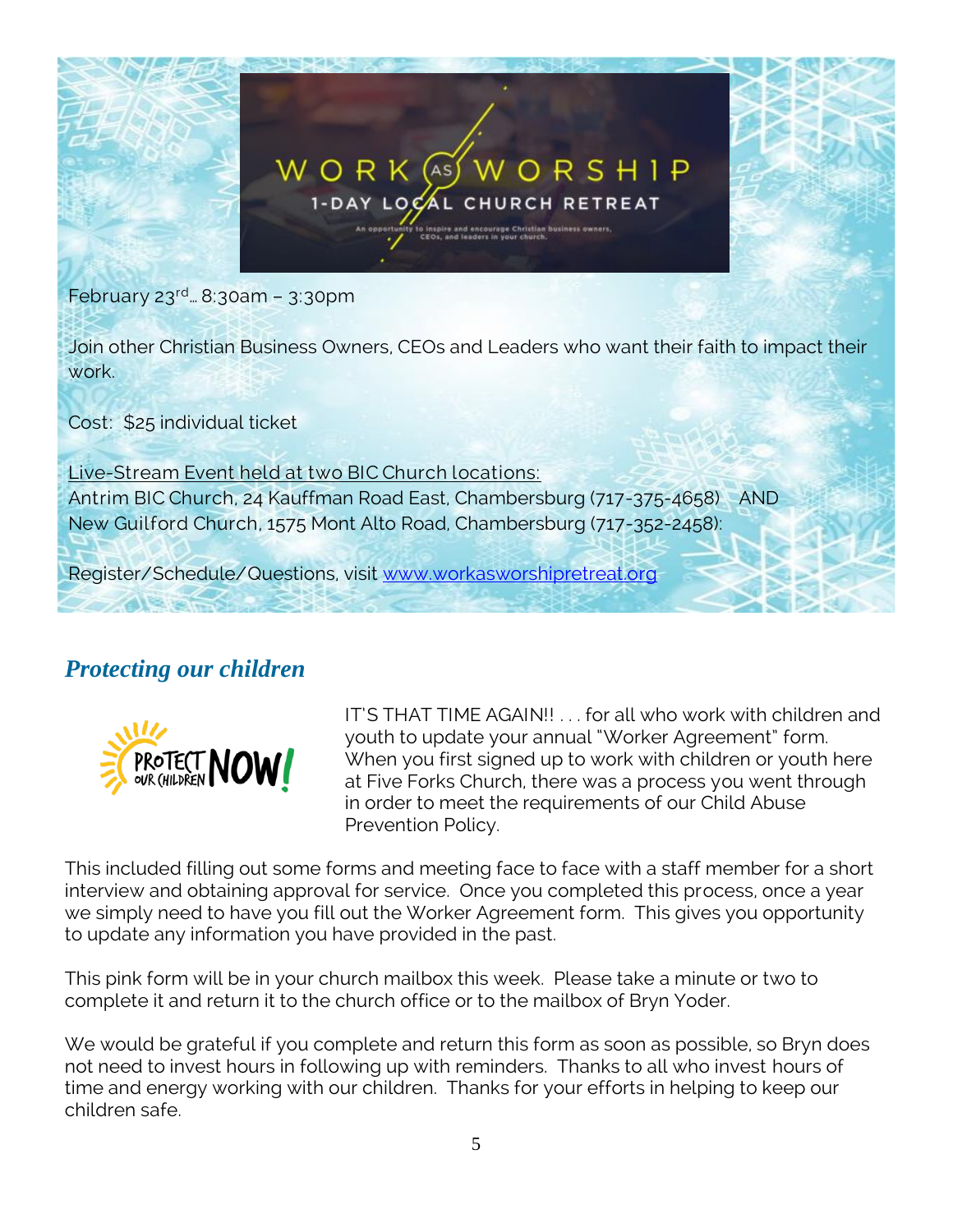

On Thursday, February 22 at 6:30 pm in rooms 108 & 112 (children's wing), John Burns from the Brethren in Christ Foundation will lead a Wills Seminar/Clinic at Five Forks BIC Church. Andy Saylor, a Christian attorney with his own law practice, will also be present.

A valid will and powers of attorney are vital to ensure that your wishes are carried out, and the best time to address these issues is now. No one wants the state to determine, through its prearranged formulas, how your children will be cared for and your estate will be distributed. Unfortunately, however, this is what could happen without these documents in place.

In the wills seminar, they will share with you the reasons for needing a will, living will and medical and financial powers of attorney, as well as what may happen if you do not have these documents.

You will learn what needs to be included in your will, and how to best benefit those persons and charities you wish to remember. You may find it advantageous to be present even if you already have a will, living will and power of attorney.

There will be an opportunity for questions during the seminar and if desired, scheduling of personal consultations on March 10<sup>th</sup>, to discuss the drawing up of these documents, with Attorney Saylor.

Note: There is no cost for the seminar or for the personal consultation with Andy Saylor. This is one way these men have chosen to serve the Church with their gifts. If you then choose to have Andy's Firm draw up the documents for you, these can be done at typical rates – but there is no obligation to have Andy's firm draw up your documents.

To register for the Seminar please contact Pastor Ray. ray affbic.org or call the church office.

## *Bus Trip To Sight & Sound To See…*



#### April 7, 2018

Leaving Greencastle Senior Center (behind McDonalds) at 7:30am

Eating at Shady Maple at 11:30am – Time to shop prior to meal

Back on bus at 1:30pm – Want to be at the theater by 2:15pm – Show starts at 3:00pm

After the show, we will be going directly home. Snacks will be provided on the way home. You may want to bring drinks for on the bus. (Arrive back home around 7:15pm)

Prices as follows: Adults (13/up) = \$110.00 Children (3/12) = \$75.00 Prices include meal, show ticket, and transportation by Bollman Charter Service

If you are interested in going, please contact John or Cindy Kell at 717-729-8860 or Scott or Julie McAllister at 717-387-0286

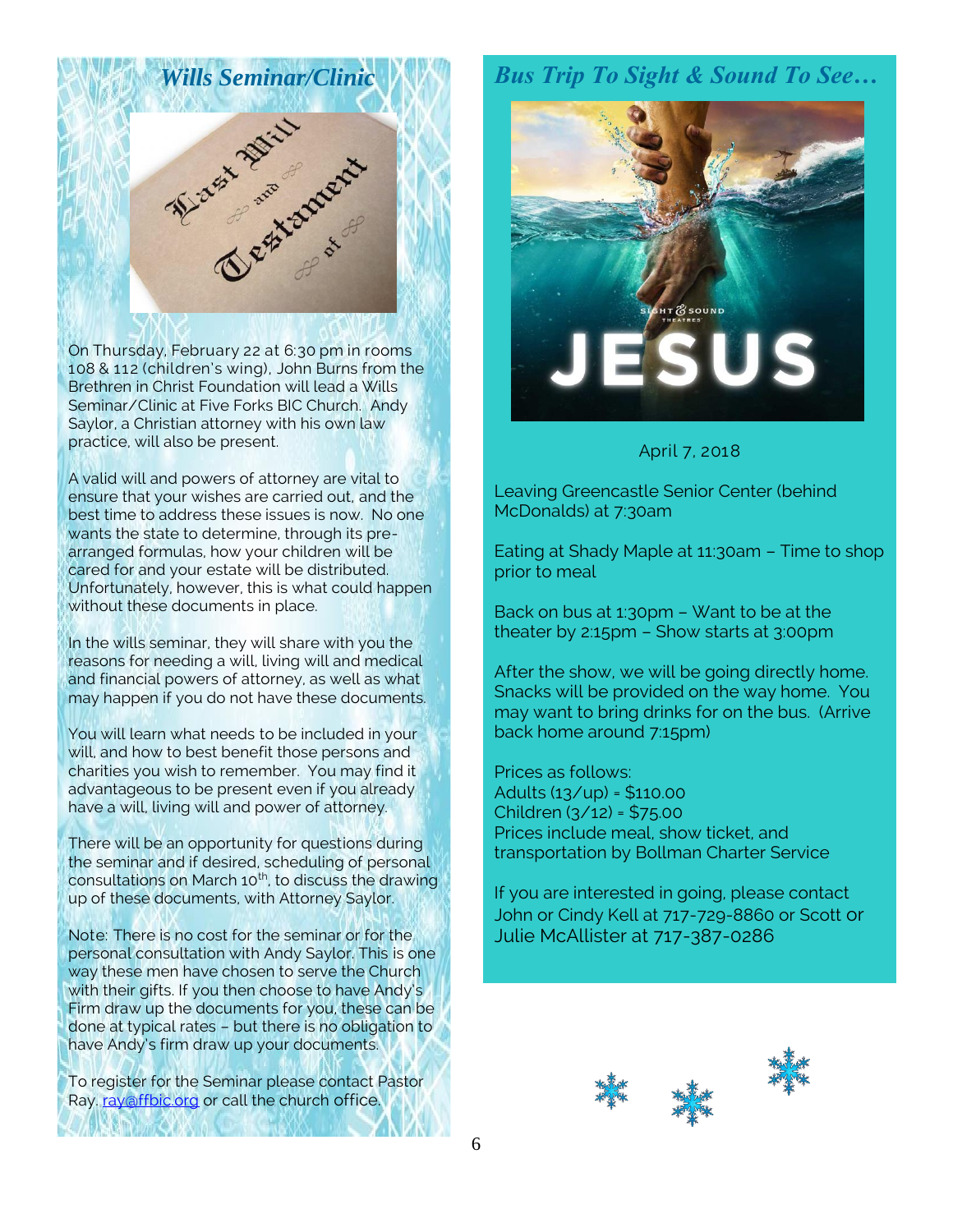

*Below is a list of events and activities that the youth are assisting with, participating in or will be invited to be part of:*

*"You can find more information about our events, including permission slips, on the church website or join us on Facebook; our group name is; Five Forks BIC Youth Group, or see Pastor Kenton.*

*\*Please be aware that there is extra financial assistance available to any youth that may need it. Do not let money* 

*be the reason that you do not participate! (See Pastor Kenton)*



"You are invited to join us this January for an exciting adventure through The Life of Christ. We have been working through some of The Great Adventures in the Bible and we have come to the greatest of all. Beginning January 3rd, we are going to be diving into the life of Jesus Christ from His birth through His death and Resurrection. We are going to learn about how His life can impact our own lives! We look forward to seeing you there!"

Sr. High Super Bowl Party - All Sr. High teens are invited to join us for a Super Bowl Party on Sunday, February 4th at 6:00pm! You don't have to like football to come hang out with us either! There will be games and food and all your friends! You don't want to miss this! Meet at The Bumbaugh's House! All students are encouraged to bring a drink a snack of their choosing. If your last name is A-M bring a sweet snack and if you are N-Z bring a salty snack!





Sr. High Ice Fest - All Sr. High teens (9-12 grades) are invited to spend an evening at IceFest in Chambersburg and hanging out afterwards at Dave & Barbie Helman's house on Saturday, January 27th. Meet at the Helman's house at 5:00pm (7145 Green Corner Road, Chambersburg). Bring money if you want to purchase food and drinks at Icefest. We will provide snacks later during hangout time. Pickup is at the Helman's house around 10:00pm. Get your favorite scarf and mittens, bundle up and be sure to bring your camera; you won't want to miss a group photo beside your favorite sculptures. Saturday evening events at IceFest include live carvings, slipping and

sliding down the FREE ice slide, food vendors, extended shopping hours and more!!! Bring a permission slip with you when you come.

Jr. High Bored Game Night - Jr High Students (6th-8th Grade) are you BORED at home? You don't feel like you have anything to do? Come out on January 21st from 4:00pm - 6:30pm for a night full of fun and excitement!